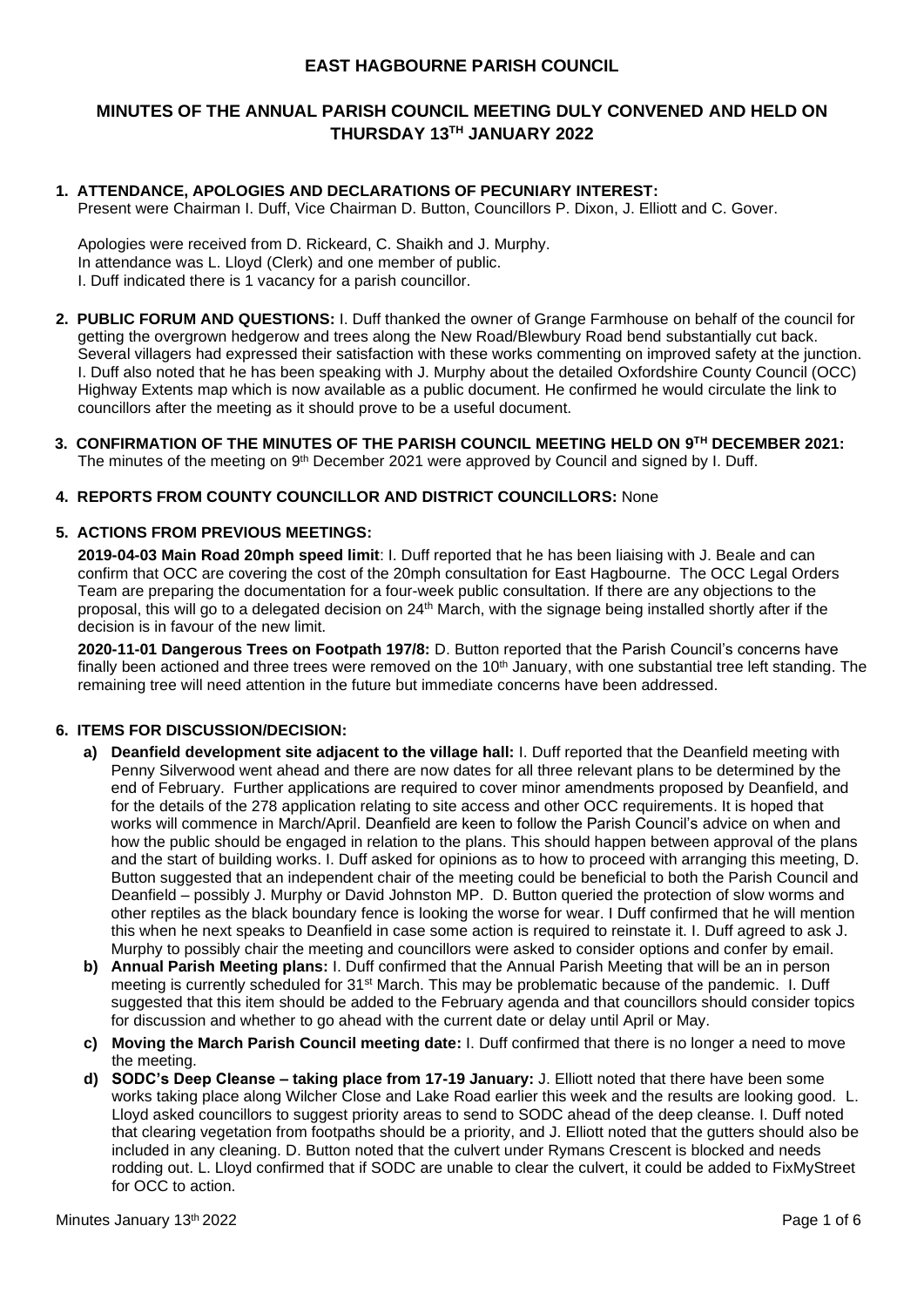- **e) Oxfordshire South and Vale Citizens Advice – approval of a donation up to £200.00:** I. Duff asked councillors for their views following circulation of a donation request detailing how East Hagbourne parish has benefitted in the last year. Last year's donation was £200.00 and the council resolved to make a donation of £200.00 again this year, in accordance with its powers under Section 137 (S137) of the Local Government Act 1972.
- **f) Appointment of IAC Audit & Consultancy Ltd as Internal Auditor for the 2021-22 financial year at a cost of £285.00:** D. Button and L. Lloyd advised that continuing with IAC Audit for the 2021-22 audit process was favourable as L. Lloyd is already familiar with their offsite audit process. The council agreed with this appointment. The first batch of documentation should be sent by the end of January and L. Lloyd will prepare these to transfer as per the audit requirements.

## **7. ITEMS FOR REPORT:**

**a) Planning Applications:** I. Duff confirmed that there are a number of planning applications currently in circulation, the majority of which do not seem to pose any concerns for the parish council or neighbouring properties. A document was circulated to councillors prior to the meeting covering these current applications.

P21/S5108/HH Lower Cross Farmhouse are planning a garage conversion which has resulted in a neighbour objection due to potential overlooking, so this will inform the council's response.

P21/S5250/HH 22 The Croft have submitted plans for proposed ground floor and first floor extensions. A neighbour has approached the council asking if there is any way to view paper copies of the plans as the online version is not easy to see. L. Lloyd confirmed that she is planning to enlarge and print the relevant elevation detail for the neighbour in this instance as they have not received any details in the post.

P21/S5375/LB 19 Main Road has only just been received, I. Duff confirmed that he plans to speak to the applicants and neighbours this weekend.

I. Duff noted his concern about the notifications from SODC not reaching consultees on the planning applications due to Royal Mail issues. This issue has been raised with SODC and A-M Simpson.

**b) East Hagbourne Sport and Recreation Committee: D. Button read the following maintenance update from D. Rickeard:** A number of annual maintenance tasks fall due at this time of year. By the time of the meeting, the Fire Alarm, Fire Extinguisher and gas boiler checks should have been completed (or at least scheduled). This year, in addition, repairs have been carried out to two window shutters that had become jammed and work is in progress on the ventilation units in the roof. Both these units need repair and we are currently weighing the merits of refurbishing or replacing the units. Either approach will be costly (over £2000). All of the above work will be funded through EHSRC budget as per our lease contract.

In the playground, all the actions from the RoSPA report have been completed. The infilling with soil around the soft pour seems to have eventually been effective and hopefully grass will grow to bind it together.

Looking further ahead, the car park surface has not met our expectations and, while not urgent, some significant work will be needed to provide a more durable surface. The exact approach is not clear, so we will be looking for specialist advice to prepare a proposal for action in the next couple of years. We expect this to be costly, and that EHPC financial support will be needed.

D. Button confirmed that the hiring payments are fully up to date with just the EHPC payment outstanding which is due for approval at this meeting. There are now two yoga groups and two and a half football teams using the pavilion and recreation ground regularly.

- **c) Cemetery Committee:** D. Button confirmed that a meeting between I. Duff and Father Jason has confirmed that the tree pruning and crown raising in the cemetery can go ahead without the involvement of the Diocese. L. Lloyd has been in touch with BGG to confirm this and is waiting for a response.
- **d) Employment Committee:** Nothing to report.
- **e) Butts Piece Allotments:** Nothing to report.
- **f) Community Speedwatch:** Nothing to report.
- **g) East Hagbourne Community Support Group (Coronavirus):** Nothing to report.
- **h) Didcot Garden Town:** P. Dixon reported that the LCWIP report will be available in February.
- **i) Flood Group:** Nothing to report.
- **j) Future Oxfordshire Partnership:** P. Dixon reported that there is a meeting coming up in the next week.
- **k) Neighbourhood Plan:** Nothing to report.
- **l) Downland Villages Transport Group (DVTG):** D. Rickeard confirmed ahead of the meeting that the committee will meet in February to discuss restarting the community bus. It is anticipated that this will be delayed until later in the year.
- **m) Definitive Map Modification Order (village hall footpath):** L. Lloyd confirmed that the East Hagbourne Footpath No. 30 Modification Order 2021 was made on 13th December and is on display on the noticeboard (valid period is 16<sup>th</sup> December – 10<sup>th</sup> February inclusive) to allow the public to view and make objections to the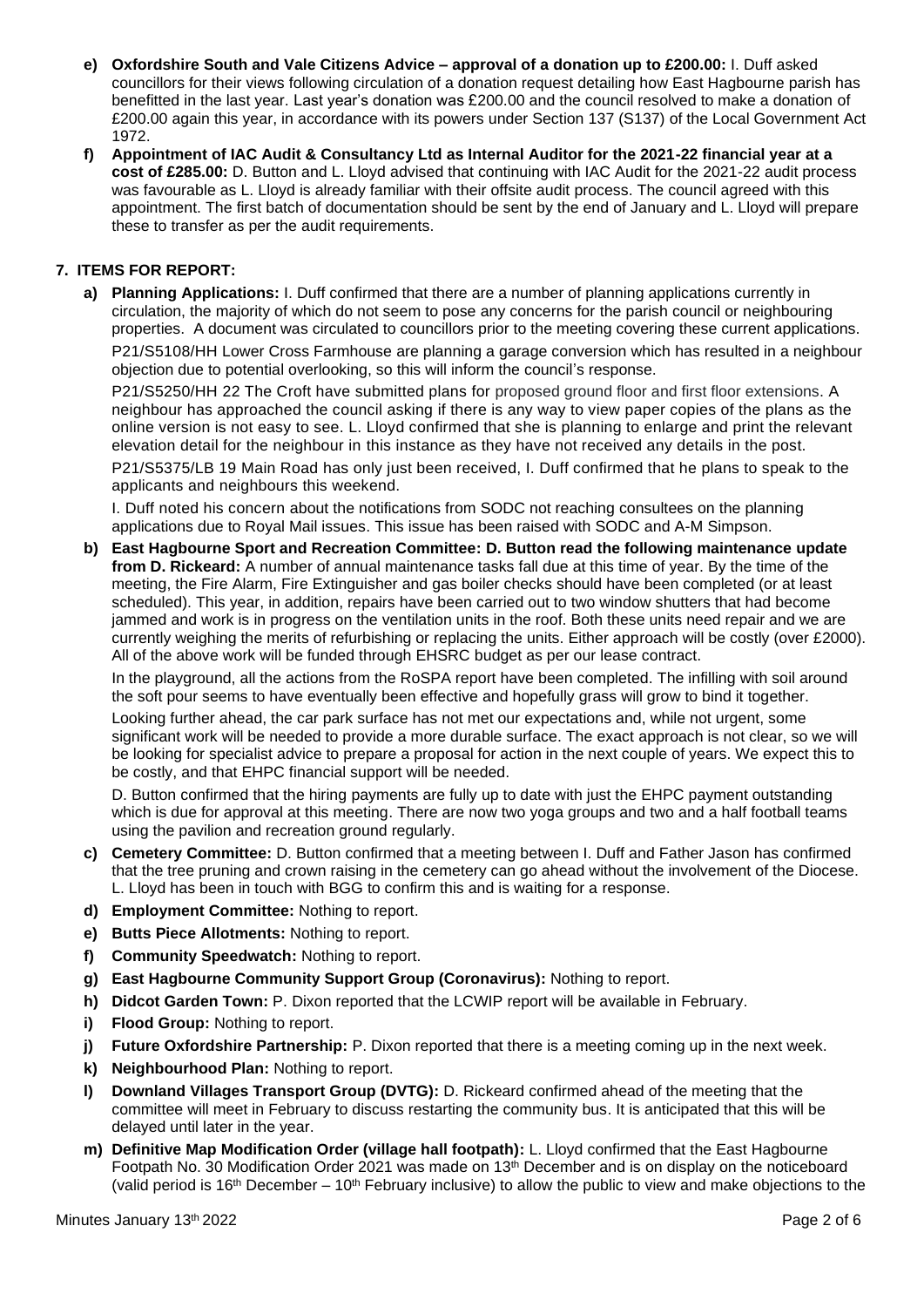order if they wish to do so. The Order does not come into effect until it is confirmed following the public consultation period.

### **8. Correspondence:**

L. Lloyd reported the following correspondence items this month:

A resident parent has very kindly offered to lay a new appropriate gravel surface to the VH footpath, as the current wet weather has highlighted that a reasonable length of the footpath becomes very muddy due to heavy use by school foot traffic. D. Rickeard made improvements to dipped areas that were forming puddles late last year but it was agreed that additional surface improvements could be made, with volunteer assistance.

Penny Kisby of Tudor House has confirmed that she is ceasing her efforts with the planting at the New Road and Main Road village entrance signs. The Parish Council would like to extend their thanks to Penny for her efforts to maintain these since they were planted in 2009. I. Duff asked whether councillors had any views on what to do to continue this in the future. D. Button suggested that perhaps the Gardening Club might be interested in taking over this as an ongoing concern.

Local Transport & Connectivity Plan – I. Duff confirmed that the public consultation on the LTCP and supporting strategies for freight, innovation and active travel, runs from 5<sup>th</sup> January 2022 until the 16<sup>th</sup> March 2022. There are a number of webinars coming up to help people respond to the consultation including ones for Town and Parish Councils on 24th Jan and 1st Feb. It is a large document and I. Duff encouraged councillors to consider attending the seminars.

AONB – I. Duff reported that following confirmation from Natural England that there is no review of the North Wessex AONB planned, L. Lloyd received an email from the North Wessex Downs AONB concerning their Annual Review for 2020/21 which may offer an opportunity to start a discussion about this AONB and its boundary. I. Duff confirmed that he is planning to speak with David Johnston MP who has taken an active interest.

OALC have sent their list of upcoming training opportunities – this has been circulated to councillors.

#### **9. Finance:**

#### **a) Expenditure and receipts since the last meeting and account balances:**

| a) Payments since<br>last meeting:        | NB: Payments pending are shown in yellow and are<br>not included in the account balance shown in c) |                                           |               |            |              |             |
|-------------------------------------------|-----------------------------------------------------------------------------------------------------|-------------------------------------------|---------------|------------|--------------|-------------|
| Payee                                     | <b>Item</b>                                                                                         | <b>Cheque No/Online</b><br><b>Payment</b> | <b>Amount</b> | <b>VAT</b> | <b>Total</b> | <b>Date</b> |
| EHS&RC                                    | Meeting Room hire 14th<br>October INV211004                                                         | O/P Auth: D.<br>Button/D. Rickeard        | £25.00        | £0.00      | £25.00       | 13/12/2021  |
| EHS&RC                                    | Meeting Room hire 11th<br>November INV211104                                                        | O/P Auth: D.<br>Button/D. Rickeard        | £25.00        | £0.00      | £25.00       | 12/12/2021  |
| Cllr D. Rickeard                          | Expenses - footpath repairs<br>and land registry documents                                          | O/P Auth: D.<br>Button/D. Rickeard        | £77.63        | £4.12      | £81.75       | 14/12/2021  |
| Hagbourne<br><b>Parochial Charities</b>   | Parish Magazine donation<br>(Local Government Act 1972<br>s142)                                     | O/P Auth: D.<br>Button/D. Rickeard        | £100.00       | £0.00      | £100.00      | 15/12/2021  |
| <b>Grundon Waste</b><br>Management        | Cemetery Bin - November                                                                             | DD                                        | £43.67        | £8.73      | £52.40       | 20/12/2021  |
| L. Lloyd                                  | December Salary                                                                                     | O/P Auth: D.<br>Button/D. Rickeard        | £673.24       | £0.00      | £673.24      | 21/12/2021  |
| Hagbourne<br><b>Parochial Charities</b>   | 2nd rental installment for<br><b>Butts Piece lease</b>                                              | O/P Auth: D.<br>Button/D. Rickeard        | £346.85       | £0.00      | £346.85      | 21/12/2021  |
| <b>Dark White Digital</b>                 | December (INV000817) and<br>January (INV000843) web<br>hosting                                      |                                           | £60.00        | £0.00      | £60.00       |             |
| <b>EHS&amp;RC</b>                         | <b>Meeting room hire 9th</b><br>December INV211204                                                  |                                           | £25.00        | £0.00      | £25.00       |             |
| <b>BGG Garden and</b><br><b>Tree Care</b> | <b>Grass Cutting - Parish and</b><br>Cemetery 04/11/2021 (INV<br>1036.21                            |                                           | £275.00       | £55.00     | £330.00      |             |
| <b>BGG Garden and</b><br><b>Tree Care</b> | <b>Greemere Track tree works</b><br>(INV 1038.21)                                                   |                                           | £2,100.00     | £420.00    | £2,520.00    |             |
| <b>Hagbourne Village</b><br><b>Hall</b>   | <b>Car Park Electricity (INV</b><br>1605) 22/10/2020 -<br>17/11/2021                                |                                           | £159.49       | £0.00      | £159.49      |             |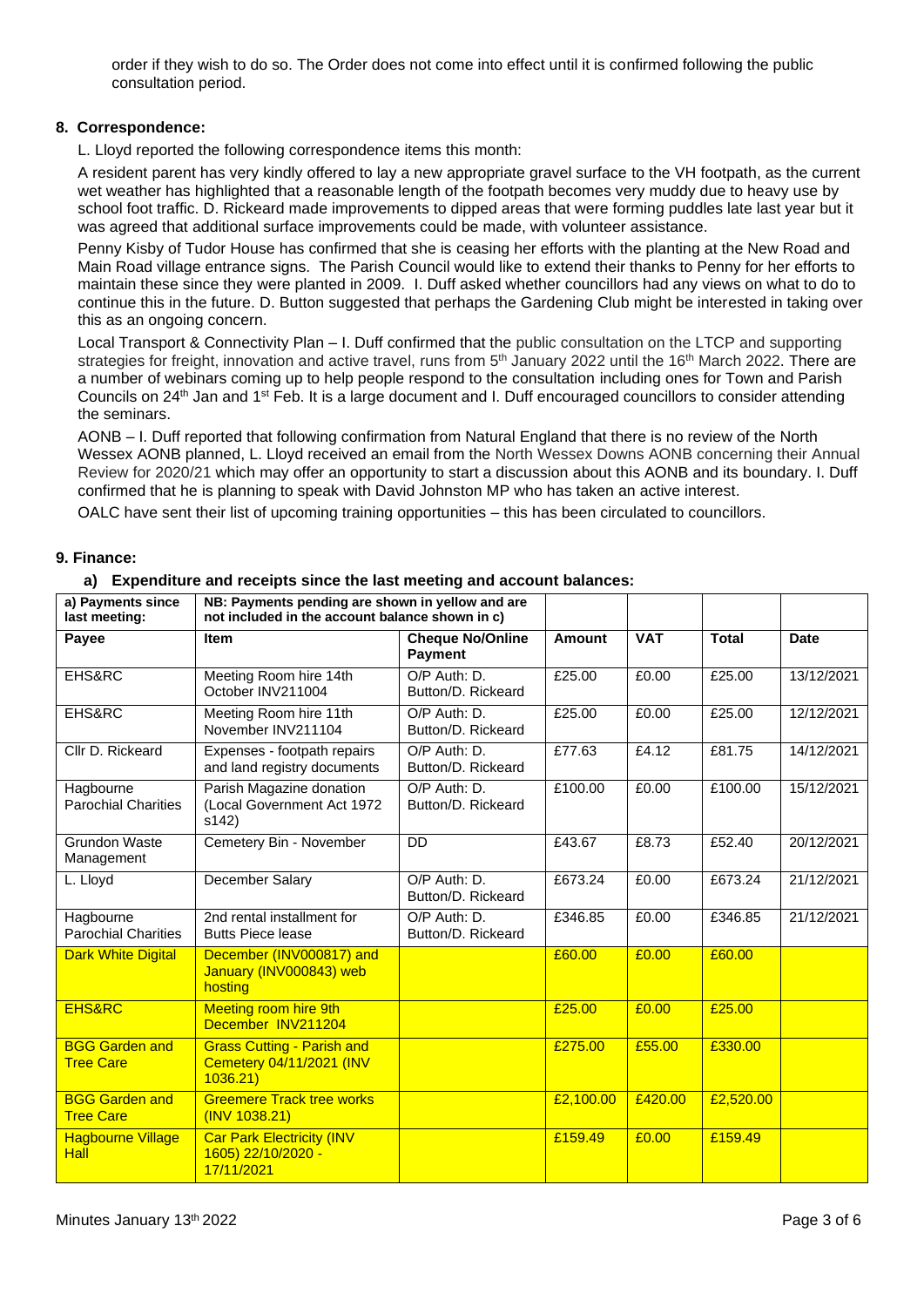| <b>Laura Llovd</b> | <b>January salary and expenses</b> | £701.10 | £4.55 | £705.65 |  |
|--------------------|------------------------------------|---------|-------|---------|--|
|                    | (printer ink, paper and            |         |       |         |  |
|                    | stamps)                            |         |       |         |  |

| b) Receipts since last meeting |      |        |             |
|--------------------------------|------|--------|-------------|
| <b>From</b>                    | Item | Amount | <b>Date</b> |
|                                |      |        |             |
|                                |      | £0.00  |             |

|                                                         | c) Accumulated Account Balances (reconciled as of last bank statement through 12/01/2022) |            |
|---------------------------------------------------------|-------------------------------------------------------------------------------------------|------------|
| <b>Barclays Community Account</b>                       |                                                                                           | £53,156.75 |
| Unity Trust Bank - current account                      |                                                                                           | £0.00      |
| <b>Total</b>                                            | £53,156.75                                                                                |            |
|                                                         |                                                                                           |            |
| d) The Special Project Balances (as of 12/01/2022) are: |                                                                                           |            |
|                                                         |                                                                                           |            |
| Planned Development Support Fund                        | £5,303.15                                                                                 |            |
| Cemetery                                                |                                                                                           | £11,100.51 |
| Community Infrastructure Levy Fund                      | Received 24/04/19 so requires spending by 23/04/24                                        | £1,905.97  |
|                                                         | Received 30/04/21 so requires spending by 29/04/26                                        | £1,517.73  |
|                                                         | Received 27/10/21 so requires spending by 26/10/26                                        | £3,307.90  |
|                                                         | Total CIL money                                                                           | £6,731.60  |
| <b>Community Projects Reserve Fund</b>                  | £4,943.91                                                                                 |            |
|                                                         | <b>Total</b>                                                                              | £28,079.17 |
|                                                         |                                                                                           |            |
| e) General Reserve (as of 12/01/2022)                   |                                                                                           | £25,077.58 |

**b) Review and approval of payments:** The Council reviewed the pending payments and approved those without prior minuted/regular payment approval.

- **c) Bank Reconciliations for October, November and December 2021:** P. Dixon confirmed he has reviewed and approved the bank reconciliations for Q3 as all is in order.
- **d) Q3 Budget Review:** The council reviewed the expenditure against the 2021/22 budget and no questions were raised. Please see attachment 2 for the full report.
- **e) Bank Progress:** L. Lloyd reported that the Barclays current account balance transferred to Unity Trust Bank today and the Barclays account is no longer active online. The Unity account shows the three Direct Debit payees and the correct account balance as per the Finance Report. Three councillors have already gained access to the account, however due to postal delays L. Lloyd and D. Button are still awaiting their login details.

#### **10. Items for report and inclusion on the February agenda:**

Annual Parish Meeting plans

The meeting closed at 8.45pm. The next Parish Council meeting will be on 10<sup>th</sup> February 2022 at the Pavilion, Great Mead, East Hagbourne.

Signed……………………………………………………Dated………………………………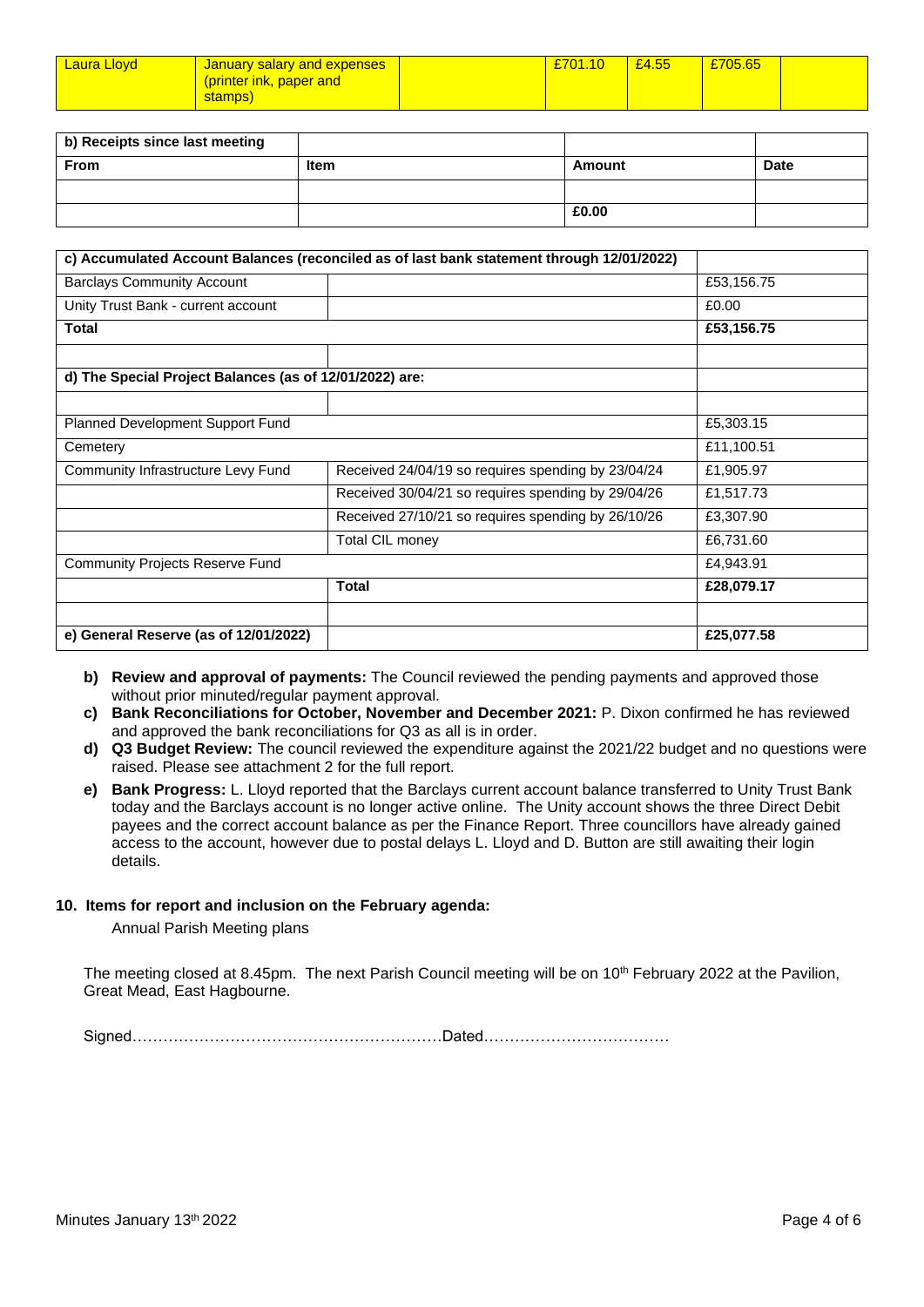# **ATTACHMENT 1: ACTION LIST**

| <b>Action No</b> | What                        | Who   | <b>Status</b> |
|------------------|-----------------------------|-------|---------------|
| 2019-04-03       | Main Road 20mph speed limit | ID/LL | With OCC      |
| 2020-11-01       | Dangerous Trees on FP197/8  | JM    | Complete      |

## **ATTACHMENT 2: Q3 BUDGET MONITORING REPORT**

|                                  | 2020/21  | <b>Budget</b>    | 9 Months to 31 December |             |                 |             |
|----------------------------------|----------|------------------|-------------------------|-------------|-----------------|-------------|
| <b>Income</b>                    | Actual   | 2021/22          | <b>Budget</b>           |             | Actual Variance | % Variance  |
| Precept                          | 30956    | 30956            | 30956                   | 30956       | $\pmb{0}$       | 0%          |
| Lease Income                     | 1465     | 1465             | 1465                    | 1465        | 0               | 0%          |
| Wayleaves                        | 53       | 56               | 56                      | 55          | 1               | $-2%$       |
| Allotments                       | 826      | 760              | 760                     | 781         | 21              | 3%          |
| <b>Cemetery Contribution</b>     | 634      | 640              | 480                     | 476         | 4               | $-1%$       |
| Interest                         | 1        | 4                | 3                       | 3           | 0               | 11%         |
| Pavilion insurance recovery      | 500      | 500              | 500                     | 500         | 0               | 0%          |
| Standing Order PCC Gen           | 4        | 0                | 0                       | 0           | 0               | 0%          |
| Total                            | 34439    | 34381            | 34220                   | 34236       | 16              | $0\%$       |
| <b>Expenditure-Revenue items</b> |          |                  |                         |             |                 |             |
| Clerk Remun.                     | $-9300$  | $-8350$          | 6263                    | 6059        | 203             | $-3%$       |
| <b>Payroll Management Costs</b>  | $-440$   | $-235$           | 0                       | 0           | $\mathbf 0$     | 0%          |
| Office Expenses & Clerks Travel  | $-653$   | $-250$           | 188                     | 85          | 103             | $-55%$      |
| Subscriptions                    | $-394$   | $-500$           | 500                     | 466         | 34              | $-7%$       |
| Website                          | $-602$   | $-605$           | 450                     | 240         | 210             | $-47%$      |
| <b>Training Courses</b>          | $-134$   | $-600$           | 450                     | $\mathbf 0$ | 450             | $-100%$     |
| Meeting Room Hire                | $-117$   | $-520$           | 390                     | 205         | 185             | $-47%$      |
| Insurance                        | $-1347$  | $-1375$          | 1375                    | 1386        | 11              | 1%          |
| <b>Audit Costs-External</b>      | $-200$   | $-400$           | 400                     | 200         | 200             | $-50%$      |
| <b>Audit Costs-Internal</b>      | $-250$   | $-300$           | 300                     | 285         | 15              | $-5%$       |
| Legal Expenses                   | $-175$   | 0                | 0                       | 0           | $\mathbf 0$     | 0%          |
| <b>PC Election Costs</b>         | 0        | $\boldsymbol{0}$ | $\pmb{0}$               | 0           | 0               | 0%          |
| Car Park Repairs                 | 0        | 0                | 0                       | 0           | $\mathbf 0$     | 0%          |
| Car Park Electricity             | $-154$   | $-175$           | 175                     | 0           | 175             | $-100%$     |
| <b>Play Equipment Inspection</b> | $-79$    | $-80$            | 80                      | 79          | 1               | $-1%$       |
| Pav Repair and Maintenance       | 0        | 0                | $\pmb{0}$               | 0           | 0               | 0%          |
| <b>Pavilion Sundries</b>         | 0        | 0                | $\pmb{0}$               | 0           | 0               | 0%          |
| <b>Grass Cutting and Plants</b>  | $-2010$  | $-3260$          | 2445                    | 881         | 1564            | $-64%$      |
| <b>Bench Refurbishment</b>       | 0        | $\boldsymbol{0}$ | $\boldsymbol{0}$        | 0           | $\mathbf 0$     | 0%          |
| <b>Defibrillator Costs</b>       | $-62$    | $-235$           | 0                       | 0           | 0               | 0%          |
| Dog Bin Emptying                 | $-2262$  | $-2300$          | 1725                    | 810         | 915             | $-53%$      |
| Dog Bin Costs                    | 0        | 0                | $\pmb{0}$               | 347         | 347             | N/A         |
| <b>Butts Piece Lease</b>         | $-684$   | $-725$           | 363                     | 694         | 331             | 91%         |
| Signage                          | 0        | 0                | 0                       | 0           | $\mathbf 0$     | 0%          |
| Allotments                       | $-340$   | $-260$           | 195                     | 146         | 49              | $-25%$      |
| Loan Interest                    | $-1123$  | $-900$           | 900                     | 873         | 27              | $-3%$       |
| War memorial repair              | 0        | 0                | $\mathbf 0$             | 0           | 0               | 0%          |
| Total                            | $-20325$ | $-21070$         | 16198                   | 12755       | 3442            | $-21%$      |
| Minutes January 13th 2022        |          |                  |                         |             |                 | Page 5 of 6 |